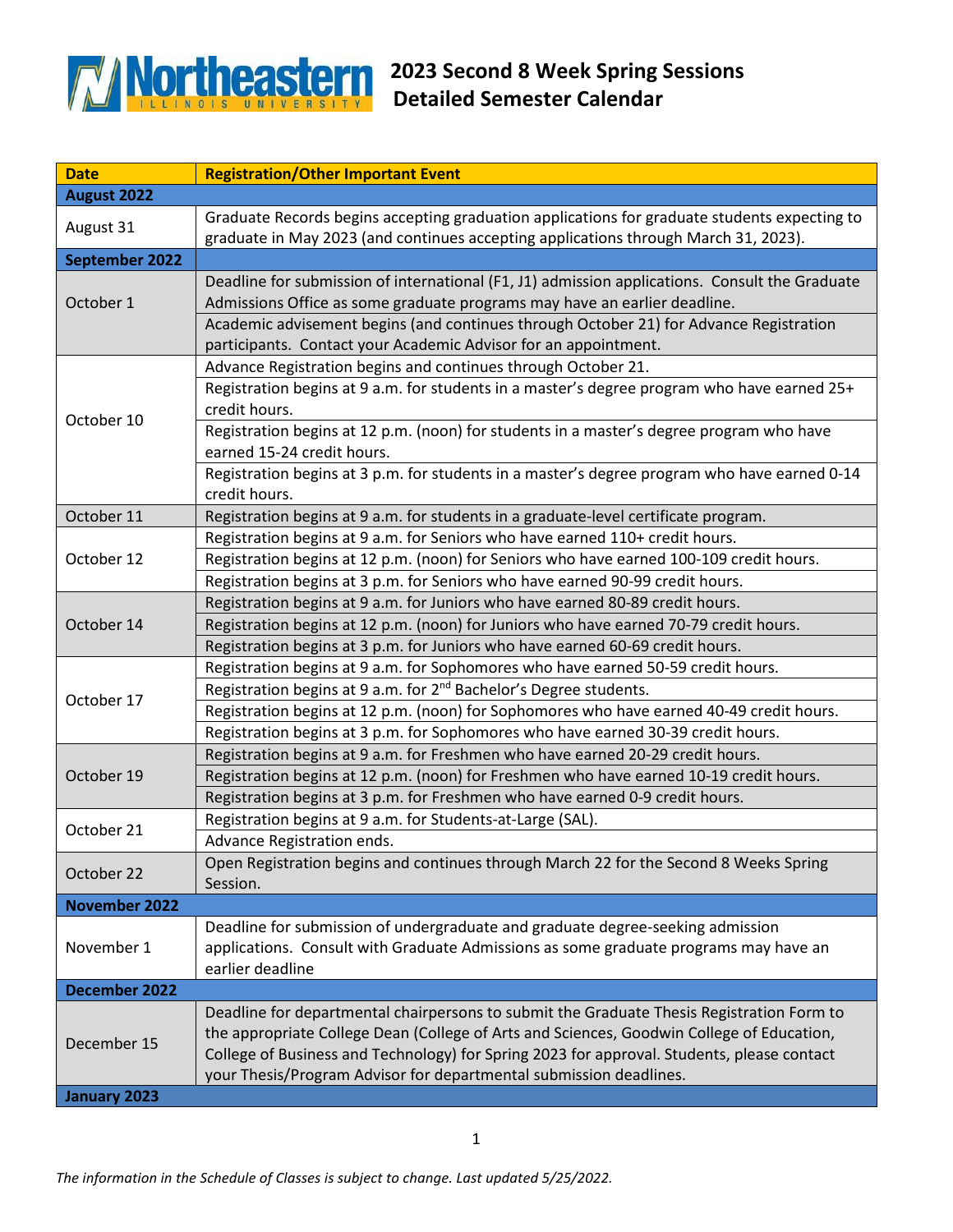## **2023 Second 8 Week Spring Sessions Concrete Spring Sessions Detailed Semester Calendar Detailed Semester Calendar**

| January 11           | Deadline for college Deans to submit the Individualized Study Registration Form for<br>Independent Study to the Provost's Office for the Second 8 Weeks Session. Students, please<br>contact your program advisor/chairperson for departmental submission deadlines.                            |
|----------------------|-------------------------------------------------------------------------------------------------------------------------------------------------------------------------------------------------------------------------------------------------------------------------------------------------|
| January 16           | Dr. Martin Luther King, Jr.'s Birthday Holiday. University closed.                                                                                                                                                                                                                              |
| <b>February 2023</b> |                                                                                                                                                                                                                                                                                                 |
| February 12          | Lincoln's Birthday                                                                                                                                                                                                                                                                              |
| February 13          | Lincoln's Birthday Observed - University Closed/No Classes                                                                                                                                                                                                                                      |
| Late February        | Diplomas available for students who graduated in December 2022.                                                                                                                                                                                                                                 |
| <b>March 2023</b>    |                                                                                                                                                                                                                                                                                                 |
| March 12-19          | Spring Recess-No Classes                                                                                                                                                                                                                                                                        |
| March 17             | Waitlists end at 3:00 p.m.                                                                                                                                                                                                                                                                      |
| March 20             | Weekday classes begin for the Second 8 Weeks Session/Grades due by 11:59 p.m. for First 8<br>weeks classes.                                                                                                                                                                                     |
| March 22             | Open Registration ends for the Second 8 Weeks Spring Session.                                                                                                                                                                                                                                   |
| March 23             | Change of Registration begins and continues through March 28 for the Second 8 Weeks Spring<br>Session.<br>Note: Beginning March 23, departmental approval will be required for all classes.                                                                                                     |
| March 25             | Saturday classes begin for the Second 8 Weeks Spring Session.                                                                                                                                                                                                                                   |
|                      | Change of Registration ends for the Second 8 Weeks Spring Session.                                                                                                                                                                                                                              |
| March 28             | Last day to drop a course from the Second 8 Weeks Spring Session and receive a<br>100% refund/credit of tuition and fees (less \$10 withdrawal fee for students withdrawing from<br>all courses).<br>Last day to drop a course from the Second 8 Weeks Spring Session and not be assigned a "W" |
|                      | (withdrawn) grade.                                                                                                                                                                                                                                                                              |
|                      | Last day to apply for the Pass/Fail Option with Enrollment Services for the Second 8 Weeks<br>Spring Session.                                                                                                                                                                                   |
|                      | Last day to apply for the Audit Option with Enrollment Services for the Second 8 Weeks Spring<br>Session.                                                                                                                                                                                       |
| March 29             | 50% tuition and fees refund/credit period begins and continues through April 6 for the Second<br>8 Weeks Spring Session.                                                                                                                                                                        |
| <b>April 2023</b>    |                                                                                                                                                                                                                                                                                                 |
| April 6              | Last day to drop a course from the Second 8 Weeks Spring Session and receive a 50% refund of<br>tuition and fees (less \$10 withdrawal fee for students withdrawing from all courses).                                                                                                          |
| April 7              | 25% tuition and fees refund/credit period begins and continues through April 13 for the<br>Second 8 Weeks Spring Session.                                                                                                                                                                       |
| April 12             | Deadline for graduate students to remove incompletes and submit comprehensive<br>examination results, project, or portfolios, with all approval pages, to the Graduate Records<br>Office for May 2023 Graduation.                                                                               |
| April 13             | Last day to drop a course from the Second 8 Weeks Spring Session and receive a 25% refund of<br>tuition and fees (less \$10 withdrawal fee for students withdrawing from all courses). No<br>refund of tuition and fees starting April 14.                                                      |
| April 14             | First day of No refund/credit period of tuition and fees for the Second 8 Weeks Spring Session<br>through April 26.                                                                                                                                                                             |
| April 18             | Deadline for master's students completing a thesis to submit the thesis electronically to the<br>College of Graduate Studies and Research.                                                                                                                                                      |